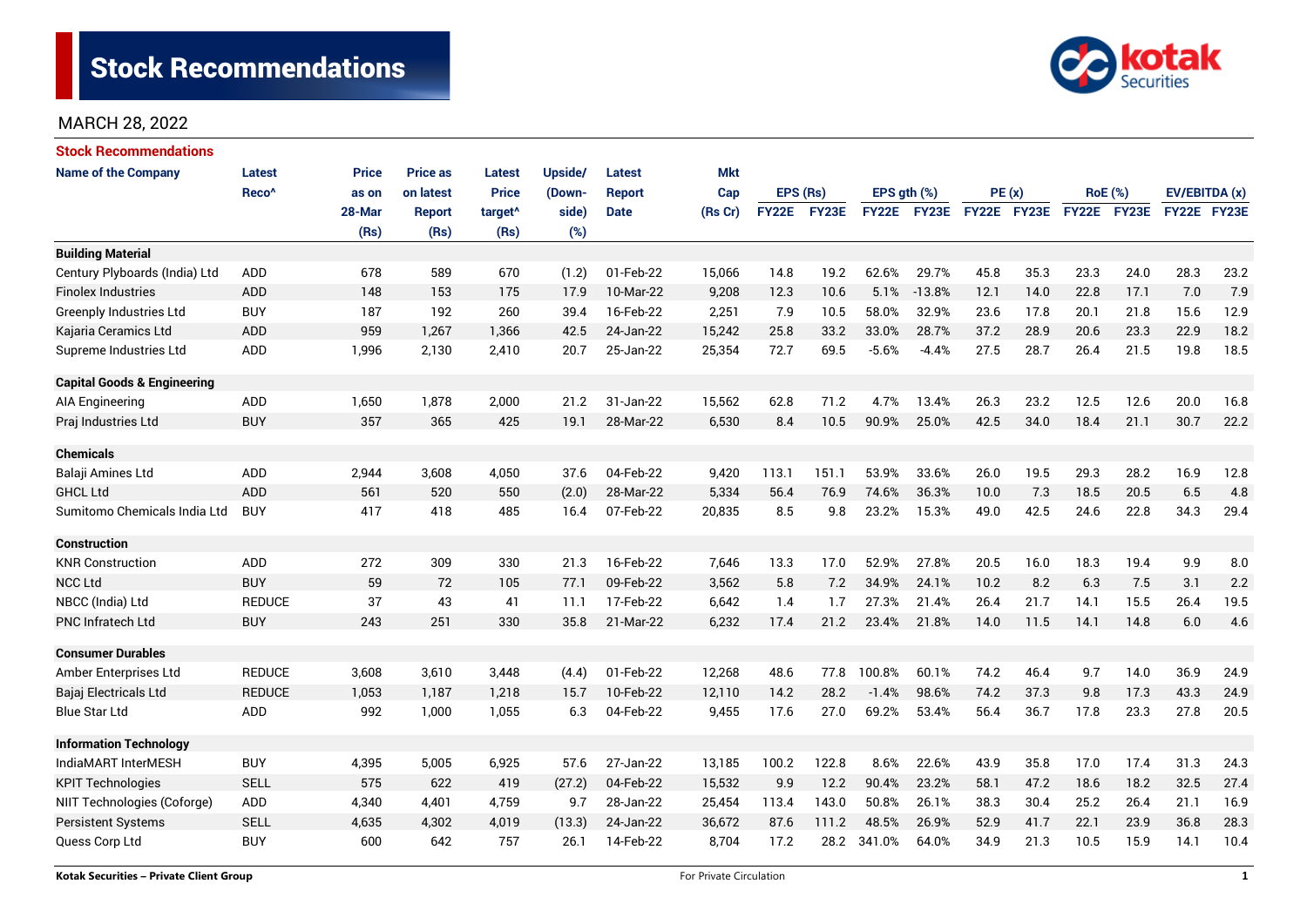

#### MARCH 28, 2022

| <b>Stock Recommendations</b>       |                   |              |                 |                     |         |               |            |              |       |                    |                  |             |      |                |      |               |      |
|------------------------------------|-------------------|--------------|-----------------|---------------------|---------|---------------|------------|--------------|-------|--------------------|------------------|-------------|------|----------------|------|---------------|------|
| <b>Name of the Company</b>         | Latest            | <b>Price</b> | <b>Price as</b> | <b>Latest</b>       | Upside/ | <b>Latest</b> | <b>Mkt</b> |              |       |                    |                  |             |      |                |      |               |      |
|                                    | Reco <sup>^</sup> | as on        | on latest       | <b>Price</b>        | (Down-  | <b>Report</b> | Cap        | EPS (Rs)     |       |                    | EPS $qth$ $(\%)$ | PE(x)       |      | <b>RoE</b> (%) |      | EV/EBITDA (x) |      |
|                                    |                   | 28-Mar       | <b>Report</b>   | target <sup>^</sup> | side)   | <b>Date</b>   | (Rs Cr)    | <b>FY22E</b> | FY23E |                    | FY22E FY23E      | FY22E FY23E |      | FY22E FY23E    |      | FY22E FY23E   |      |
|                                    |                   | (Rs)         | (Rs)            | (Rs)                | (%)     |               |            |              |       |                    |                  |             |      |                |      |               |      |
| <b>Metals &amp; Mining</b>         |                   |              |                 |                     |         |               |            |              |       |                    |                  |             |      |                |      |               |      |
| <b>MOIL Ltd</b>                    | <b>BUY</b>        | 185          | 170             | 215                 | 16.1    | 18-Feb-22     | 4,932      | 14.5         | 16.4  | 95.9%              | 13.1%            | 12.8        | 11.3 | 11.5           | 12.2 | 6.6           | 5.0  |
| APL Apollo Tubes Ltd               | <b>BUY</b>        | 907          | 820             | 980                 | 8.1     | 28-Jan-22     | 22,674     | 21.0         | 27.0  | $-27.6%$           | 28.6%            | 43.2        | 33.6 | 26.7           | 26.8 | 24.9          | 19.7 |
|                                    |                   |              |                 |                     |         |               |            |              |       |                    |                  |             |      |                |      |               |      |
| Oil & Gas                          |                   |              |                 |                     |         |               |            |              |       |                    |                  |             |      |                |      |               |      |
| Chennai Petroleum Corp             | <b>BUY</b>        | 134          | 104             | 127                 | (5.2)   | 25-Jan-22     | 1,995      | 30.3         | 18.2  | 75.1%              | $-39.9%$         | 4.4         | 7.4  | 24.6           | 12.5 | 7.0           | 8.6  |
| <b>Gujarat Gas</b>                 | <b>ADD</b>        | 483          | 660             | 734                 | 52.0    | 10-Feb-22     | 33,227     | 18.7         | 26.7  | 0.5%               | 42.8%            | 25.8        | 18.1 | 24.3           | 27.3 | 15.8          | 11.3 |
| <b>MRPL</b>                        | <b>ADD</b>        | 41           | 47              | 50                  | 23.3    | 31-Jan-22     | 7.104      | 1.2          |       | 6.8 -137.5% 466.7% |                  | 33.8        | 6.0  | 4.7            | 23.8 | 13.2          | 8.6  |
|                                    |                   |              |                 |                     |         |               |            |              |       |                    |                  |             |      |                |      |               |      |
| <b>Paints</b>                      |                   |              |                 |                     |         |               |            |              |       |                    |                  |             |      |                |      |               |      |
| Akzo Nobel India Ltd               | <b>BUY</b>        | 1,910        | 1,887           | 2,670               | 39.8    | 14-Feb-22     | 8,920      | 57.9         | 67.2  | 27.3%              | 16.1%            | 33.0        | 28.4 | 17.9           | 19.7 | 19.9          | 16.9 |
|                                    |                   |              |                 |                     |         |               |            |              |       |                    |                  |             |      |                |      |               |      |
| <b>Pharmaceuticals</b>             |                   |              |                 |                     |         |               |            |              |       |                    |                  |             |      |                |      |               |      |
| Suven Pharmaceuticals              | <b>REDUCE</b>     | 594          | 561             | 550                 | (7.5)   | 17-Aug-21     | 15,099     | 16.9         | 21.1  | 19.0%              | 24.9%            | 35.2        | 28.2 | 27.6           | 26.5 | 27.6          | 21.6 |
|                                    |                   |              |                 |                     |         |               |            |              |       |                    |                  |             |      |                |      |               |      |
| <b>Transportation</b>              |                   |              |                 |                     |         |               |            |              |       |                    |                  |             |      |                |      |               |      |
| Aegis Logistics Ltd                | <b>BUY</b>        | 201          | 216             | 310                 | 54.2    | 14-Feb-22     | 6,715      | 12.6         | 13.6  | 28.6%              | 7.9%             | 16.0        | 14.8 | 20.4           | 19.0 | 9.0           | 8.0  |
| <b>Allcargo Global Logistics</b>   | <b>BUY</b>        | 346          | 346             | 430                 | 24.3    | 15-Feb-22     | 8,512      | 27.7         | 31.3  | 246.3%             | 13.0%            | 12.5        | 11.1 | 21.2           | 20.1 | 6.7           | 5.6  |
| <b>Blue Dart Express</b>           | <b>BUY</b>        | 6,540        | 6,926           | 7,975               | 21.9    | 01-Feb-22     | 15,565     | 115.0        | 134.0 | 98.3%              | 16.5%            | 56.9        | 48.8 | 36.2           | 33.3 | 16.2          | 14.0 |
| <b>VRL Logistics Ltd</b>           | <b>BUY</b>        | 455          | 499             | 625                 | 37.4    | 04-Feb-22     | 4,150      | 11.3         | 18.3  | 117.3%             | 61.9%            | 40.3        | 24.9 | 14.3           | 21.6 | 12.8          | 9.7  |
|                                    |                   |              |                 |                     |         |               |            |              |       |                    |                  |             |      |                |      |               |      |
| <b>Others</b>                      |                   |              |                 |                     |         |               |            |              |       |                    |                  |             |      |                |      |               |      |
| Bata India Ltd                     | <b>BUY</b>        | 1,919        | 1,895           | 2,380               | 24.0    | 10-Feb-22     | 24,761     | 27.0         | 36.6  | $-509.1%$          | 35.6%            | 71.1        | 52.4 | 16.3           | 19.4 | 34.9          | 27.8 |
| <b>Central Depository Services</b> | <b>REDUCE</b>     | 1,470        | 1,510           | 1,505               | 2.4     | 10-Feb-22     | 15,430     | 29.9         | 34.8  | 55.7%              | 16.4%            | 49.1        | 42.2 | 28.5           | 26.6 | 39.2          | 33.6 |
| <b>EPL Ltd</b>                     | ADD               | 172          | 187             | 205                 | 19.2    | 10-Feb-22     | 5,418      | 7.1          | 8.6   | $-6.6%$            | 21.1%            | 24.2        | 20.0 | 12.1           | 13.2 | 9.4           | 7.8  |
| JK Paper Ltd                       | ADD               | 307          | 315             | 340                 | 10.7    | 22-Mar-22     | 5,466      | 35.0         | 51.2  | 146.5%             | 46.3%            | 8.8         | 6.0  | 19.6           | 23.1 | 5.5           | 4.1  |
| Radico Khaitan Ltd                 | <b>REDUCE</b>     | 889          | 978             | 970                 | 9.1     | 07-Feb-22     | 11,820     | 21.2         | 26.1  | 4.4%               | 23.1%            | 41.9        | 34.1 | 15.0           | 16.1 | 26.7          | 22.9 |
| <b>VIP Industries Ltd</b>          | <b>REDUCE</b>     | 728          | 648             | 620                 | (14.9)  | 04-Feb-22     | 10,343     | 6.2          |       | 12.0 -187.3%       | 93.5%            | 117.5       | 60.7 | 14.3           | 23.2 | 53.3          | 33.0 |
| Welspun Corp Ltd                   | <b>SELL</b>       | 153          | 173             | 120                 | (21.6)  | 14-Feb-22     | 4,057      | 11.9         | 9.2   | $-49.8%$           | $-22.7%$         | 12.9        | 16.6 | 7.8            | 5.9  | 4.8           | 5.4  |

*Source: Kotak Securities - Private Client Group*

^ All recommendations are with a 12 month perspective from the date of the report/update. Investors are requested to use their discretion while deciding the timing, quantity of investment as well as the exit.

NR NoRated. The investment rating and target price, if any, have been suspended temporarily. Such suspension is in compliance with applicable regulation(s) and/or Kotak Securities policies in circumstances when Kotak Secur Or its affiliates is acting in an advisory capacity in a merger or strategic transaction involving this company and in certain other circumstances.

**NM Not meaningful**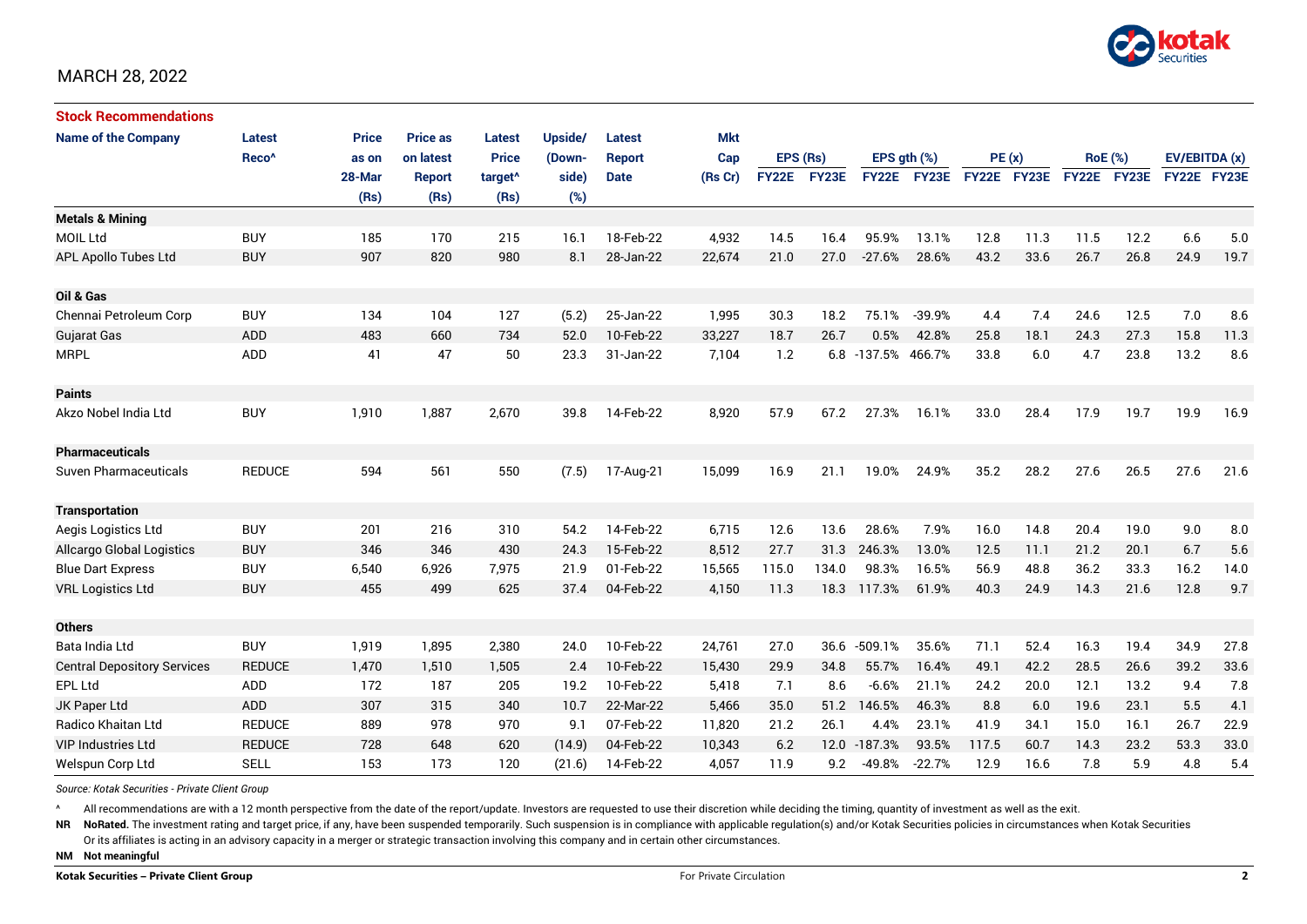

# MARCH 28, 2022

# **RATING SCALE (PRIVATE CLIENT GROUP)**

#### **Definitions of ratings**

| <b>BUY</b>       | - We expect the stock to deliver more than 15% returns over the next 12 months                                                                                                                                                                                                                                                                                                                                                     |
|------------------|------------------------------------------------------------------------------------------------------------------------------------------------------------------------------------------------------------------------------------------------------------------------------------------------------------------------------------------------------------------------------------------------------------------------------------|
| <b>ADD</b>       | - We expect the stock to deliver 5% - 15% returns over the next 12 months                                                                                                                                                                                                                                                                                                                                                          |
| <b>REDUCE</b>    | - We expect the stock to deliver -5% - +5% returns over the next 12 months                                                                                                                                                                                                                                                                                                                                                         |
| <b>SELL</b>      | - We expect the stock to deliver $\lt$ -5% returns over the next 12 months                                                                                                                                                                                                                                                                                                                                                         |
| <b>NR</b>        | - Not Rated. Kotak Securities is not assigning any rating or price target to the stock.                                                                                                                                                                                                                                                                                                                                            |
|                  | The report has been prepared for information purposes only.                                                                                                                                                                                                                                                                                                                                                                        |
| <b>SUBSCRIBE</b> | $-$ We advise investor to subscribe to the IPO.                                                                                                                                                                                                                                                                                                                                                                                    |
| <b>RS</b>        | - Rating Suspended. Kotak Securities has suspended the investment rating and price target for this stock, either because there is not a sufficient fundamental basis for determining, or there<br>are legal, regulatory or policy constraints around publishing, an investment rating or target. The previous investment rating and price target, if any, are no longer in effect for this stock and<br>should not be relied upon. |
| <b>NA</b>        | $-$ Not Available or Not Applicable. The information is not available for display or is not applicable                                                                                                                                                                                                                                                                                                                             |
| <b>NM</b>        | - Not Meaningful. The information is not meaningful and is therefore excluded.                                                                                                                                                                                                                                                                                                                                                     |
| <b>NOTE</b>      | $-$ Our target prices are with a 12-month perspective. Returns stated in the rating scale are our internal benchmark.                                                                                                                                                                                                                                                                                                              |

# **FUNDAMENTAL RESEARCH TEAM (PRIVATE CLIENT GROUP)**

| <b>Shrikant Chouhan</b>                                                                                | <b>Arun Agarwal</b>                                                                                             | <b>Amit Agarwal, CFA</b>     | <b>Hemali Dhame</b>          |
|--------------------------------------------------------------------------------------------------------|-----------------------------------------------------------------------------------------------------------------|------------------------------|------------------------------|
| Head of Research                                                                                       | Auto & Auto Ancillary                                                                                           | Transportation, Paints, FMCG | <b>Banking &amp; Finance</b> |
| shrikant.chouhan@kotak.com                                                                             | arun.agarwal@kotak.com                                                                                          | agarwal.amit@kotak.com       | Hemali.Dhame@kotak.com       |
| +91 22 6218 5408                                                                                       | +91 22 6218 6443                                                                                                | +91 22 6218 6439             | +91 22 6218 6433             |
| <b>Jatin Damania</b>                                                                                   | Purvi Shah                                                                                                      | <b>Rini Mehta</b>            | K. Kathirvelu                |
| Metals & Mining, Midcap                                                                                | Pharmaceuticals                                                                                                 | Research Associate           | <b>Support Executive</b>     |
| jatin.damania@kotak.com                                                                                | purvi.shah@kotak.com                                                                                            | rini.mehta@kotak.com         | k.kathirvelu@kotak.com       |
| +91 22 6218 6440                                                                                       | +91 22 6218 6432                                                                                                | +91 80801 97299              | +91 22 6218 6427             |
| <b>Sumit Pokharna</b><br>Oil and Gas. Information Tech<br>sumit.pokharna@kotak.com<br>+91 22 6218 6438 | Pankaj Kumar<br><b>Construction, Capital Goods &amp; Midcaps</b><br>pankajr.kumar@kotak.com<br>+91 22 6218 6434 |                              |                              |

# **TECHNICAL RESEARCH TEAM (PRIVATE CLIENT GROUP)**

| <b>Shrikant Chouhan</b>    | <b>Amol Athawale</b>    | <b>Sayed Haider</b>    |
|----------------------------|-------------------------|------------------------|
| shrikant.chouhan@kotak.com | amol.athawale@kotak.com | Research Associate     |
| +91 22 6218 5408           | +91 20 6620 3350        | sayed.haider@kotak.com |
|                            |                         | +91 22 62185498        |

#### **DERIVATIVES RESEARCH TEAM (PRIVATE CLIENT GROUP)**

[sahaj.agrawal@kotak.com](mailto:sahaj.agrawal@kotak.com) [prashanth.lalu@kotak.com](mailto:prashanth.lalu@kotak.com) [prasenjit.biswas@kotak.com](mailto:prasenjit.biswas@kotak.com) +91 22 6218 5497

**Sahaj Agrawal Prashanth Lalu Prasenjit Biswas, CMT, CFTe**